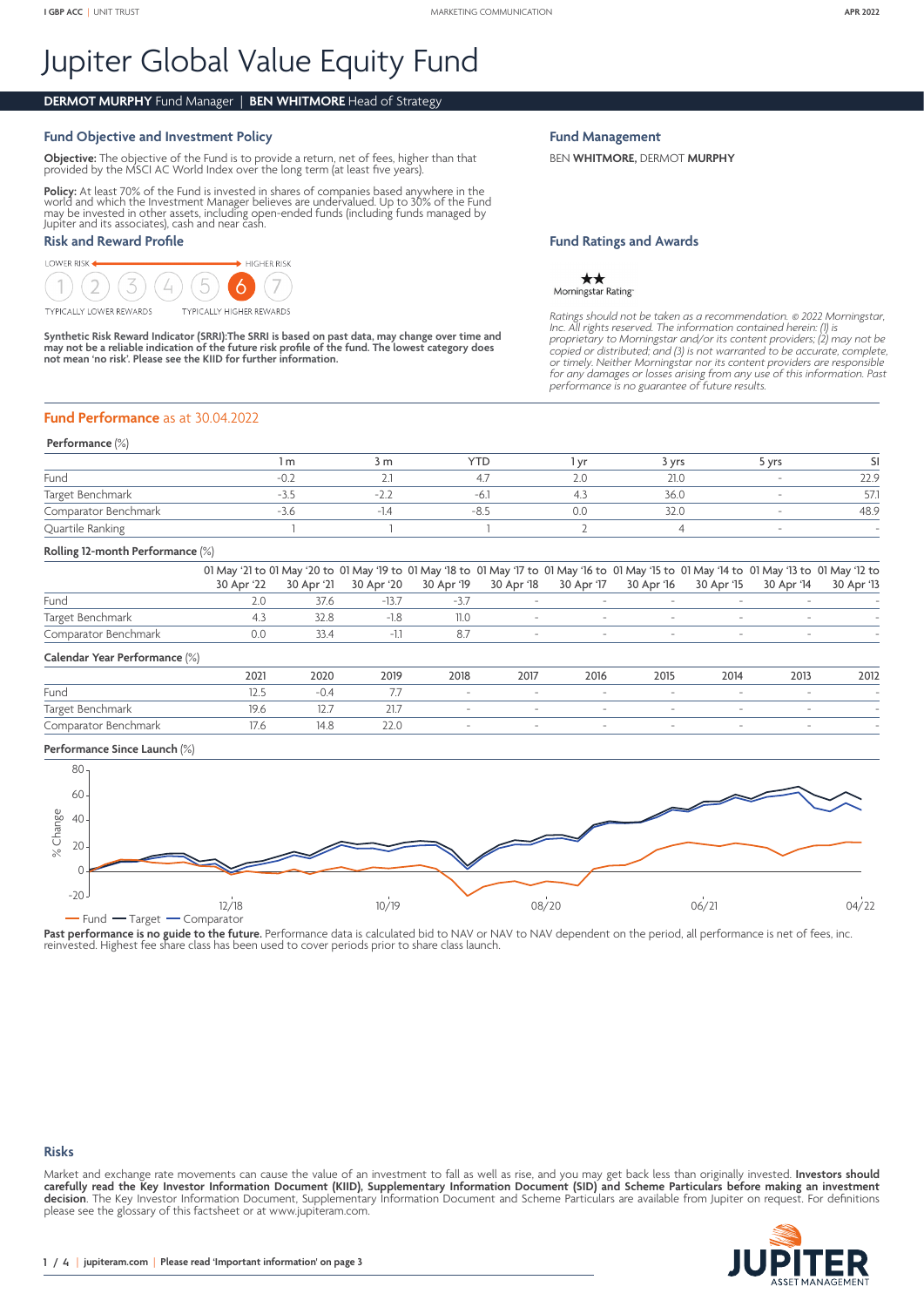# **Fund Holdings** as at 30.04.2022

| Top Ten Holdings (% of net assets) |  |  |
|------------------------------------|--|--|
|------------------------------------|--|--|

| Total                 | 30.4 |
|-----------------------|------|
| Swire Pacific         | 2.6  |
| Coca-Cola Icecek      | 2.8  |
| Molson Coors Beverage | 2.8  |
| Henkel Ag             | 3.0  |
| H & R Block           | 3.1  |
| AIB                   | 3.1  |
| Shell                 | 3.1  |
| Bayer AG              | 3.2  |
| <b>Bic Sa</b>         | 3.2  |
| Standard Chartered    | 3.5  |

| Market Cap (%)            |      |
|---------------------------|------|
| Large $(>\frac{5}{20bn})$ | 271  |
| Mid (\$5bn-\$20bn)        | 255  |
| Small (<\$5bn)            | 398  |
| Total                     | 92.4 |

**Industry Allocation** (%)

| 27.3  |
|-------|
| 15.7  |
| 13.9  |
| 10.6  |
| 5.8   |
| 5.7   |
| 5.7   |
| 4.4   |
| 3.4   |
| 92.4  |
| 7.6   |
| 100.0 |
|       |

*1 The figures may not equal 100% due to rounding. 2 Cash includes money market fund instruments.*

### **Regional Allocation** (%)

| Total <sup>1</sup>        | 100.0 |
|---------------------------|-------|
| $\mathsf{Cash}^2$         | 7.6   |
|                           | 92.4  |
| <b>Emerging Europe</b>    | 4.1   |
| Caribbean & Latin America | 4.9   |
| Asia Pacific ex Japan     | 7.1   |
| Japan                     | 10.4  |
| North America             | 18.6  |
| UK                        | 21.2  |
| Europe ex UK              | 26.2  |

*1 The figures may not equal 100% due to rounding. 2 Cash includes money market fund instruments.*

# **Charges and Codes**

|                    | <b>Income Distribution</b>       |              |                   | <b>Initial Charge</b> | Ongoing               | Annual<br>Management | Minimum Initial             | Minimum Top    |
|--------------------|----------------------------------|--------------|-------------------|-----------------------|-----------------------|----------------------|-----------------------------|----------------|
| <b>Share Class</b> | Policy                           | <b>ISIN</b>  | Bloomberg         | (max.)                | <b>Charges Figure</b> | Charge (max.)        | Investment                  | Up Investment  |
| I GBP ACC          | Accumulation                     | GB00BF5DS374 | <b>JUGVEIA LN</b> | $0.00\%$              | 0.93%                 | 0.75%                | GBP 1,000,000               | GBP 50,000     |
| L GBP INC          | Semi-Annual paid outGB00BF5DR632 |              | <b>JUGVEIN LN</b> | $0.00\%$              | 1.68%                 | 1.50%                | <b>GBP 500</b>              | <b>GBP 250</b> |
| L GBP ACC          | Accumulation                     | GB00BF5DRF26 | <b>JUGVEACLN</b>  | $0.00\%$              | 1.68%                 | 1.50%                | <b>GBP 500</b>              | <b>GBP 250</b> |
| X GBP ACC          | Accumulation                     | GB00BF5DRI63 | <b>JUGVEZA LN</b> | 0.00%                 | 0.53%                 | 0.65%                | GBP 250.000.000 GBP 250.000 |                |
| I GBP INC          | Semi-Annual paid outGB00BF5DS150 |              | <b>JUGVEII LN</b> | 0.00%                 | 0.93%                 | 0.75%                | GBP 1.000.000               | GBP 50.000     |
| X GBP INC          | Semi-Annual paid outGB00BF5DS481 |              | <b>JUGVEZI LN</b> | 0.00%                 | 0.53%                 | 0.65%                | GBP 250.000.000 GBP 250.000 |                |
| J GBP ACC          | Accumulation                     | GB00BIIO5847 | <b>JUGVEJA</b>    | 0.00%                 | .38%                  | 1.20%                | <b>GBP 500</b>              | <b>GBP 250</b> |
| J GBP INC          | Semi-Annual paid outGB00BJJQ5953 |              | <b>JUGVEJI</b>    | 0.00%                 | .38%                  | 1.20%                | <b>GBP 500</b>              | <b>GBP 250</b> |

*The Ongoing Charges Figure includes the Annual Management Charge and aggregate operating expenses chargeable to the fund. Where the fund invests in other funds, it includes the impact of the charges made in those other funds. Jupiter does not engage in stock lending. For details of all units and fees and charges, please refer to the Scheme Particulars and Annual Report for each financial year.*

## **Fund Information** as at 30.04.2022

# **Product Information**

| Launch Date Fund:        | 27.03.2018             |
|--------------------------|------------------------|
| Launch Date Share Class: | 27.03.2018             |
| Morningstar Category:    | Global Flex-Cap Equity |
| Target Benchmark:        | MSCI AC World          |
| Comparator Benchmark:    | IA Global              |

# **Price Information** Valuation Day: Every Business Day in the United Kingdom Base Currency Fund: GBP Currency Share Class: GBP Available on: www.jupiteram.com **Fund Size** Fund Value: GBP 310m Holdings: 44

**Benchmark Information:** Target benchmark - MSCI AC World Index. The MSCI AC World Index is an industry standard index and is one of the leading representations of global stock markets. It is easily accessible and provides

**Index and Sector Disclaimer:** This document contains information based on the MSCI AC World Index. Neither MSCI nor any other party involved in or related to<br>compiling, computing or creating the MSCI data makes any expres for any loss or damage arising out of any error or omission in ICB.

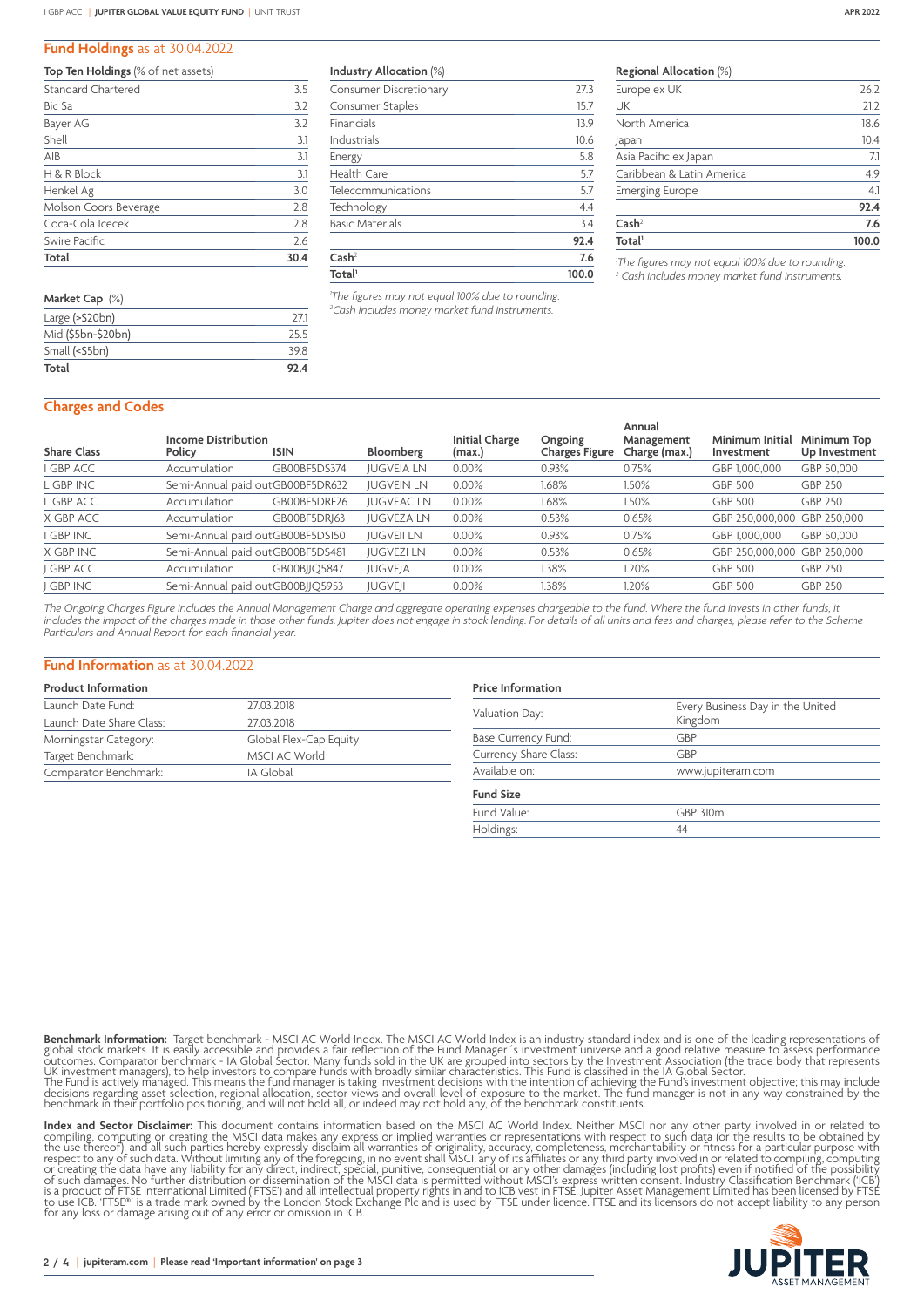**Contact:** Jupiter Unit Trust Managers Limited **Telephone:** 08005614000 **Email:** enquiries@jupiteronline.co.uk **www.jupiteram.com**

**Important information:** We recommend you discuss any investment decisions with a financial adviser, particularly if you are unsure whether an investment is suitable.<br>Jupiter is unable to provide investment advice. Initial